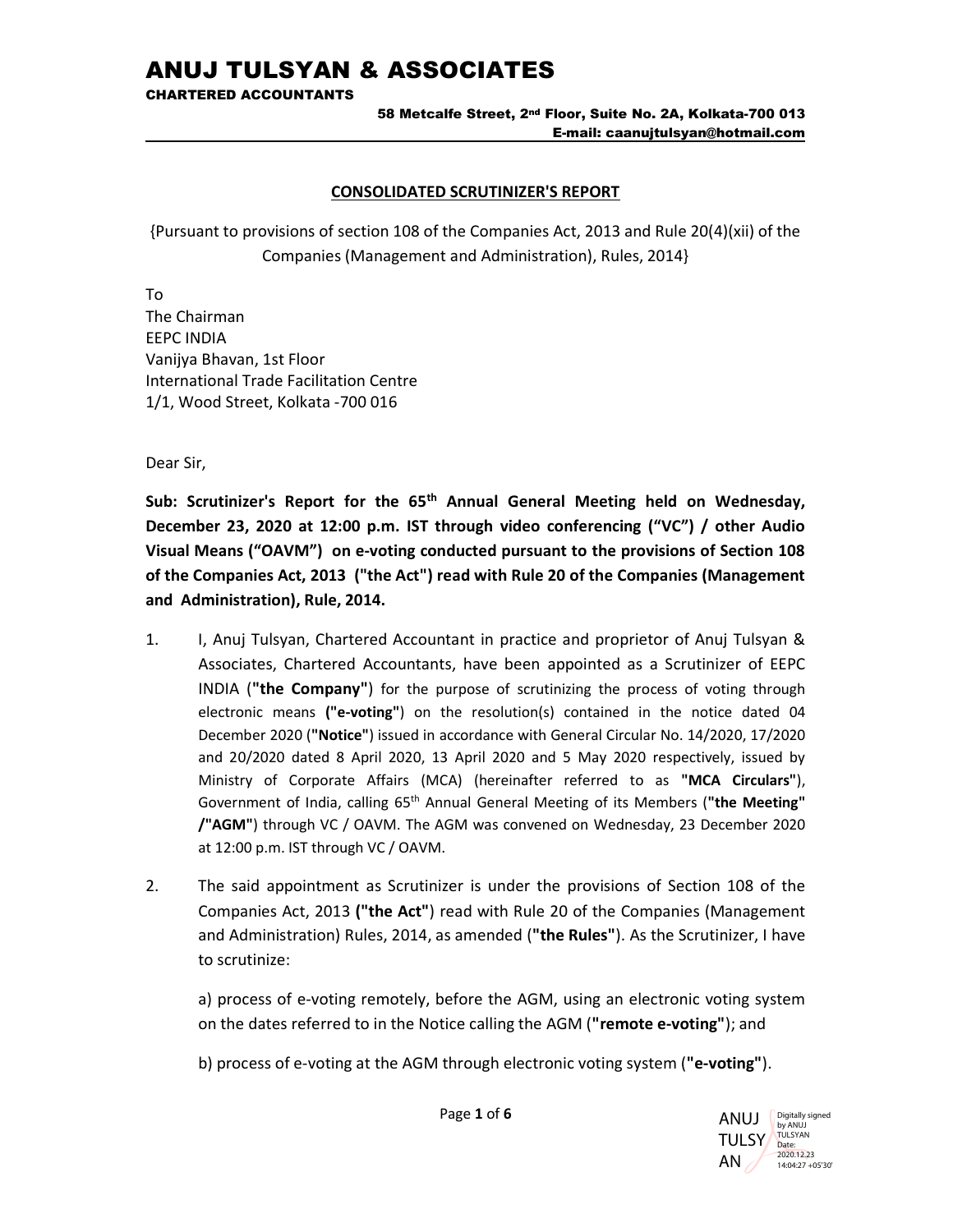CHARTERED ACCOUNTANTS

## 58 Metcalfe Street, 2nd Floor, Suite No. 2A, Kolkata-700 013 E-mail: caanujtulsyan@hotmail.com

#### Management's Responsibility:-

3. The management of the Company is responsible to ensure compliance with the requirements of (i) the Act and the Rules made thereunder; and (ii) the MCA Circulars; relating to e-voting on the resolutions contained in the Notice calling the AGM. The management of the Company is responsible for ensuring a secured framework and robustness of the electronic voting systems.

### Scrutinizer's Responsibility:-

4. My responsibility as Scrutinizer for e-voting process (i.e. remote e-voting and evoting) is restricted to making a Consolidated Scrutinizer's Report of the votes cast "in favour" or "against" the resolution(s) contained in the Notice, based on the reports generated from the e-voting system provided by National Securities Depository Limited ("NSDL"), the Agency authorized under the Rules and engaged by the Company to provide e-voting facility and attendant papers / documents furnished to me electronically by the Company and/ or NSDL for my verification.

### Cut-off date:-

5. The Members of the Company as on the "cut-off" date, as set out in the Notice, i.e., dated 04 December 2020 were entitled to vote on the resolution(s) as set out in the Notice calling the AGM.

### Remote e-voting process:-

6. a) The remote e-voting period remained open from  $18<sup>th</sup>$  December, 2020 at 10.00 a.m IST to 22nd December, 2020 at 5.00 p.m IST.

b) The votes cast were unblocked on Wednesday, 23 December 2020 after the conclusion of the AGM and was witnessed by two witnesses, who are not in the employment of the Company and/ or NSDL.

c) Thereafter, the details containing, interalia, the list of Members who voted "in favour" or "against" on each of the resolution(s) that was put to vote, were generated from the e-voting website of NSDL. Based on the report generated by NSDL and relied upon by me, data regarding the remote e-voting was scrutinized on test check basis.

### E-voting process at the AGM:-

7. a) After the time fixed for closing of the e-voting by the Chairman, the electronic system recording the e-voting (e-votes) was locked by NSDL under my instructions.

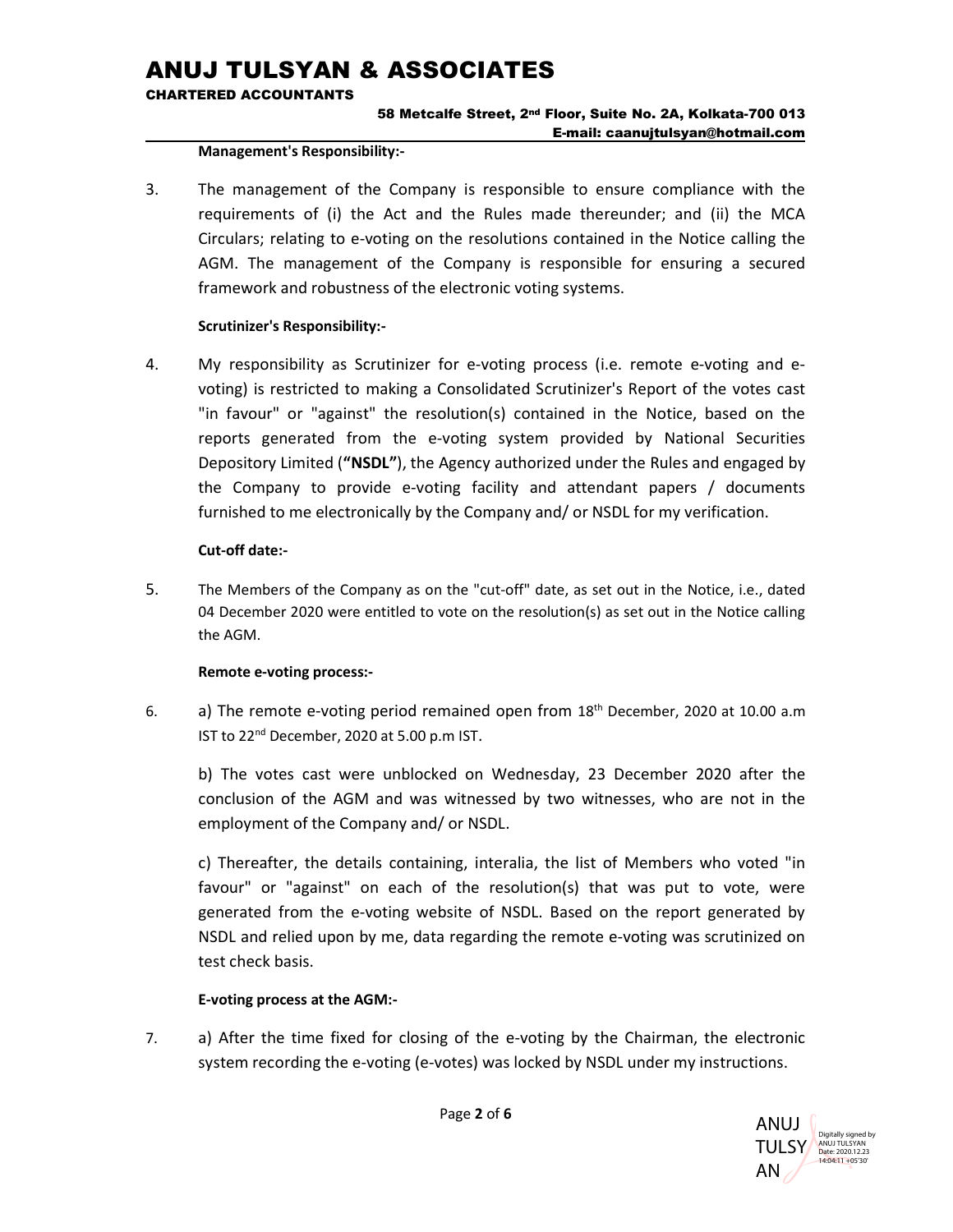CHARTERED ACCOUNTANTS

### 58 Metcalfe Street, 2nd Floor, Suite No. 2A, Kolkata-700 013 E-mail: caanujtulsyan@hotmail.com

b) The e-voting system was scrutinized on test check basis. The e-votes were reconciled with the records maintained by the Company / NSDL.

 c) The e-votes cast were unblocked on Wednesday, 23 December 2020 after the conclusion of the AGM.

8. I submit herewith the Consolidated Scrutinizer's Report on the results of the remote e-voting and e-voting, based on the reports generated by NSDL, scrutinized on test check basis and relied upon by me as under:-

Resolution 1:- To receive, consider and adopt the Audited Financial Statements of EEPC India for the financial year ended 31st March, 2020 and the Reports of the Working Committee ('the Board') and the Auditors thereon.

### Voted in favour of the resolution:

|                 | Number of     | Number of votes   | % of total number of |
|-----------------|---------------|-------------------|----------------------|
|                 | Members voted | cast in favour of | valid<br>votes cast  |
|                 |               | resolution        |                      |
| Remote E-voting | 17            | 12                | 100                  |
| E-voting        |               |                   |                      |
| Total           |               |                   | 100                  |

## Voted against of the resolution:

|                 | Number of     | Number of votes   | % of total number of |
|-----------------|---------------|-------------------|----------------------|
|                 | Members voted | cast in favour of | valid<br>votes cast  |
|                 |               | resolution        |                      |
| Remote E-voting |               |                   |                      |
| E-voting        |               |                   |                      |
| Total           |               |                   |                      |

### Invalid Votes:

| Total number of members whose | Total numbers of votes cast by them |
|-------------------------------|-------------------------------------|
| votes were declared invalid   |                                     |
|                               | -                                   |

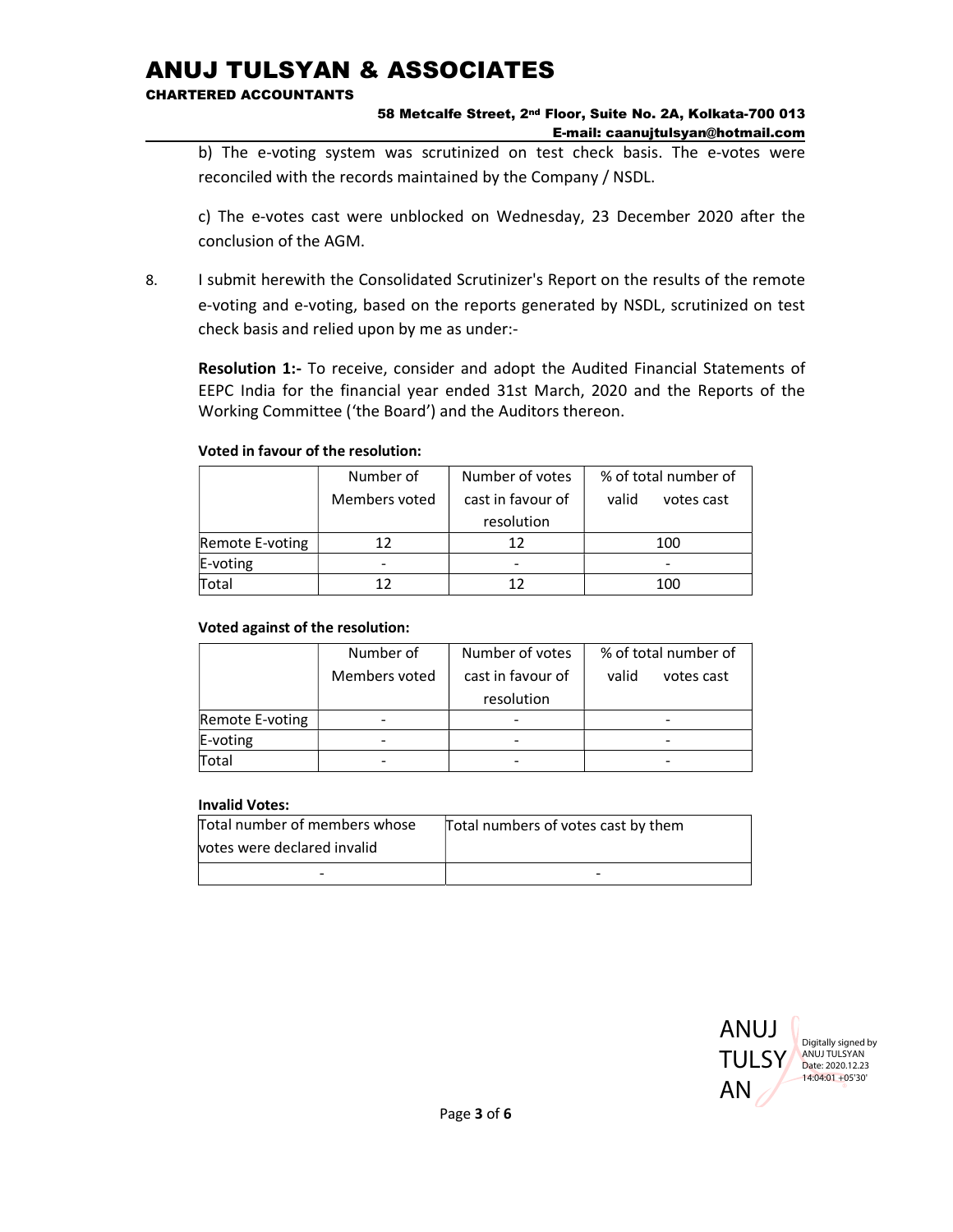CHARTERED ACCOUNTANTS

#### 58 Metcalfe Street, 2nd Floor, Suite No. 2A, Kolkata-700 013 E-mail: caanujtulsyan@hotmail.com

Resolution 2:- To place on record names of the members elected to the Working Committee in place of those retiring by rotation or ipso facto ceased to be a member of the Working Committee.

#### Voted in favour of the resolution:

|                 | Number of     | Number of votes   | % of total number of |
|-----------------|---------------|-------------------|----------------------|
|                 | Members voted | cast in favour of | valid<br>votes cast  |
|                 |               | resolution        |                      |
| Remote E-voting | 12            | 12                | 100                  |
| $E$ -voting     |               |                   |                      |
| Total           |               |                   | 100                  |

#### Voted against of the resolution:

|                 | Number of     | Number of votes   | % of total number of |
|-----------------|---------------|-------------------|----------------------|
|                 | Members voted | cast in favour of | valid<br>votes cast  |
|                 |               | resolution        |                      |
| Remote E-voting |               |                   |                      |
| $E$ -voting     |               |                   |                      |
| Total           |               |                   |                      |

#### Invalid Votes:

| Total number of members whose | Total numbers of votes cast by them |
|-------------------------------|-------------------------------------|
| votes were declared invalid   |                                     |
| -                             | -                                   |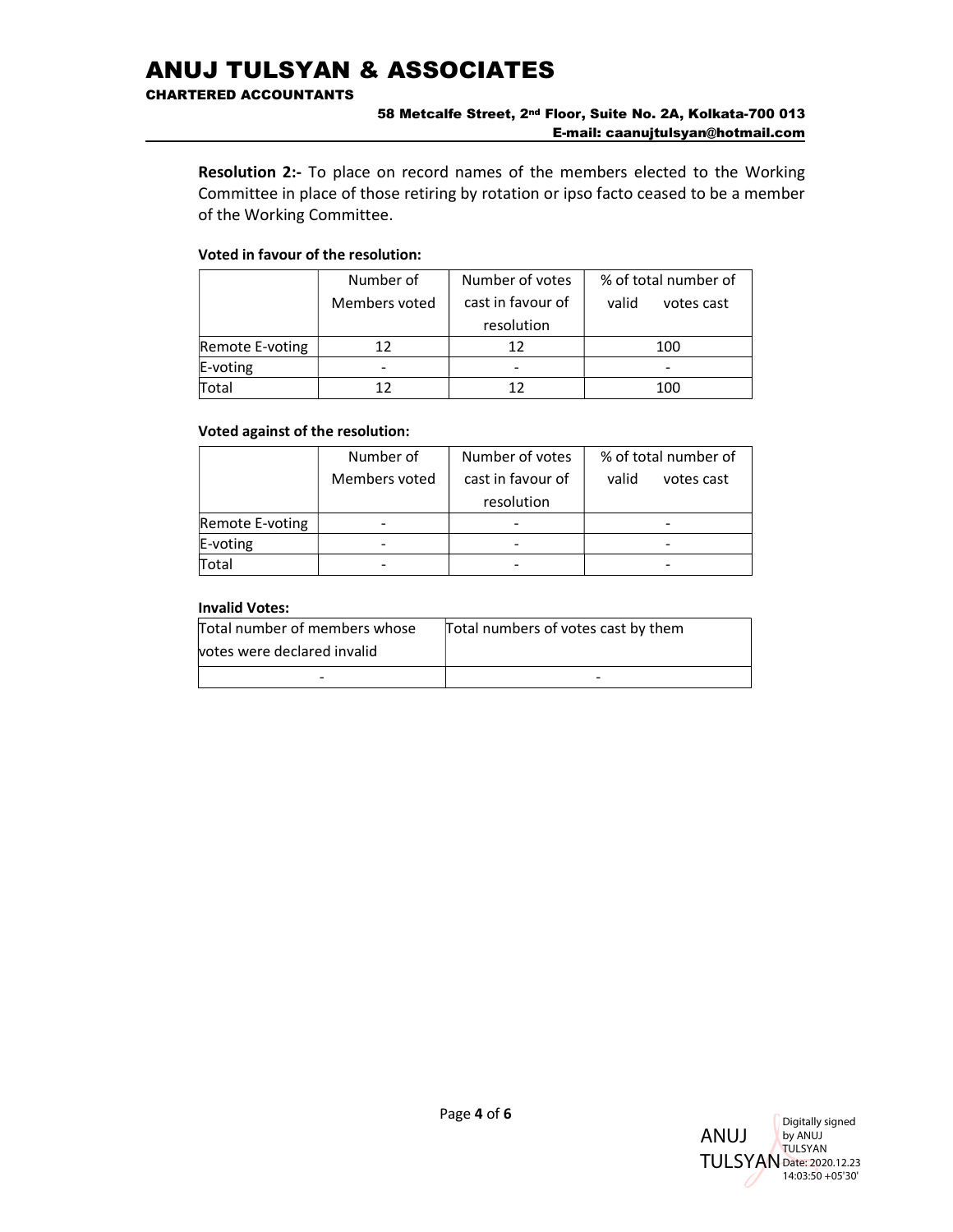CHARTERED ACCOUNTANTS

### 58 Metcalfe Street, 2nd Floor, Suite No. 2A, Kolkata-700 013 E-mail: caanujtulsyan@hotmail.com

Resolution 3:- To consider and, if thought fit, to pass with or without modification the following resolution which will be proposed as an Ordinary Resolution.

"RESOLVED THAT pursuant to the provisions of Section 142 of the Companies Act, 2013, the remuneration of M/s. Ranjit Jain & Co., Chartered Accountants having Firm Registration Number 322505E, Statutory Auditors of the Company, for the conduct of audit for the financial year 2020-2021 may be mutually agreed between the Working Committee of EEPC India and the Auditors"

### Voted in favour of the resolution:

|                 | Number of     | Number of votes   | % of total number of |
|-----------------|---------------|-------------------|----------------------|
|                 | Members voted | cast in favour of | valid<br>votes cast  |
|                 |               | resolution        |                      |
| Remote E-voting | 12            | 12                | 100                  |
| E-voting        |               |                   | -                    |
| Total           |               |                   | 100                  |

## Voted against of the resolution:

|                 | Number of     | Number of votes   | % of total number of |
|-----------------|---------------|-------------------|----------------------|
|                 | Members voted | cast in favour of | valid<br>votes cast  |
|                 |               | resolution        |                      |
| Remote E-voting |               |                   |                      |
| E-voting        |               |                   |                      |
| Total           |               |                   |                      |

## Invalid Votes:

| Total number of members whose | Total numbers of votes cast by them |  |
|-------------------------------|-------------------------------------|--|
| votes were declared invalid   |                                     |  |
| -                             | -                                   |  |

- 9. The electronic data and all other relevant records relating to e-voting are under my safe custody until the Chairman considers, approves and signs the minutes of the aforesaid Annual General Meeting and the same will be handed over to the Secretary for safe keeping.
- 10. a) This report is issued in accordance with the terms of the Engagement Letter.

 b) I have conducted my examination in accordance with the Guidance Note on Reports or Certificates for Special Purposes issued by the Institute of Chartered Accountants of India (ICAI). The Guidance Note requires that I comply with the ethical requirements of the Code of Ethics issued by ICAI.